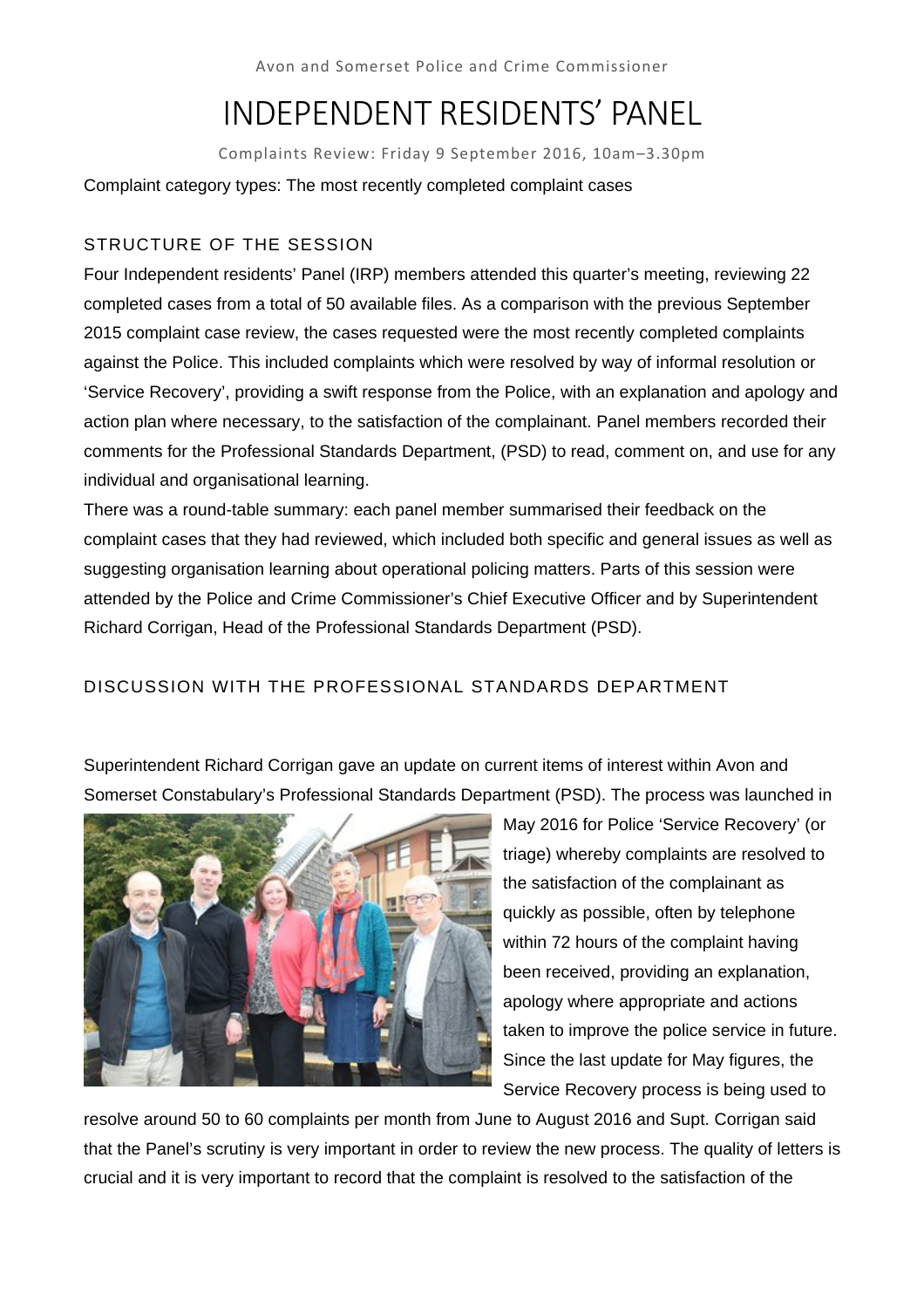complainant. If an apology is given and the issue of concern is put right then the Panel members were urged to please flag these cases as the aim is to be complainant-focussed in resolving the dissatisfaction.

The number of upheld appeals by the Independent Police Complaints Commission (IPCC) has remained relatively high. There were 45 in the last financial year (1 April 2015 to 31 March 2016) and for the current year-to-date, there have been 23 appeals and 7 (just over 30%) were upheld by the IPCC. However, the gap is getting closer between the number of appeals upheld by the IPCC compared to the number upheld by the PSD, the latter upholding 23%. 6 months ago, the upheld appeal rate was 10% by PSD and 50% by the IPCC. The PSD are now responding to appeals within a few days (within the week).

Regarding areas of encouragement, Superintendent Corrigan mentioned three Gross Misconduct Hearings taking place in September 2016, all in public and advertised, indicating that Officers are being held to account. The IPCC have also acknowledged that Avon and Somerset Constabulary's timeliness in the PSD handling of complaints is very good overall and improving, as well as the complaint file quality. Generally, there have been improvements and Panel members agreed.

Two areas of IPCC concern are: Firstly, that there was in the past a high upheld appeal rate by the IPCC against the PSD making a formal decision not to formally record a complaint for one of the official reasons that the complaint is fanciful. The definition of fanciful for the whole complaint was not used in accordance with IPCC guidance and there has been learning for the PSD Complaint Assessors. Also a specific case for an ex Police Officer and family members making complaints should have been recorded. Secondly, the number of recorded allegations per 1000 Police Officers in Avon and Somerset Constabulary is the second highest nationally. Supt. Corrigan explained that complaints are broken down into parts, for each allegation, such as excess force and incivility. This enables the Constabulary and PSD to understand each element of the complaint and to uphold or not each of these various elements of the complaint. This diligence makes Avon and Somerset Constabulary an outlier.

Supt. Corrigan finished by saying that Avon and Somerset Constabulary uphold around 24% of complaints and this is higher than most other Constabularies.

During the final business session, the Panel Chair referred to the updated Terms of Reference, to clarify the process for claiming travel expenses within the Financial year.

# FEEDBACK REPORT

This feedback report contains panel members' comments and views, both positive and negative, along with the responses from the Professional Standards Department. Panel member completed feedback forms are also forwarded to PSD to review, along with this feedback report.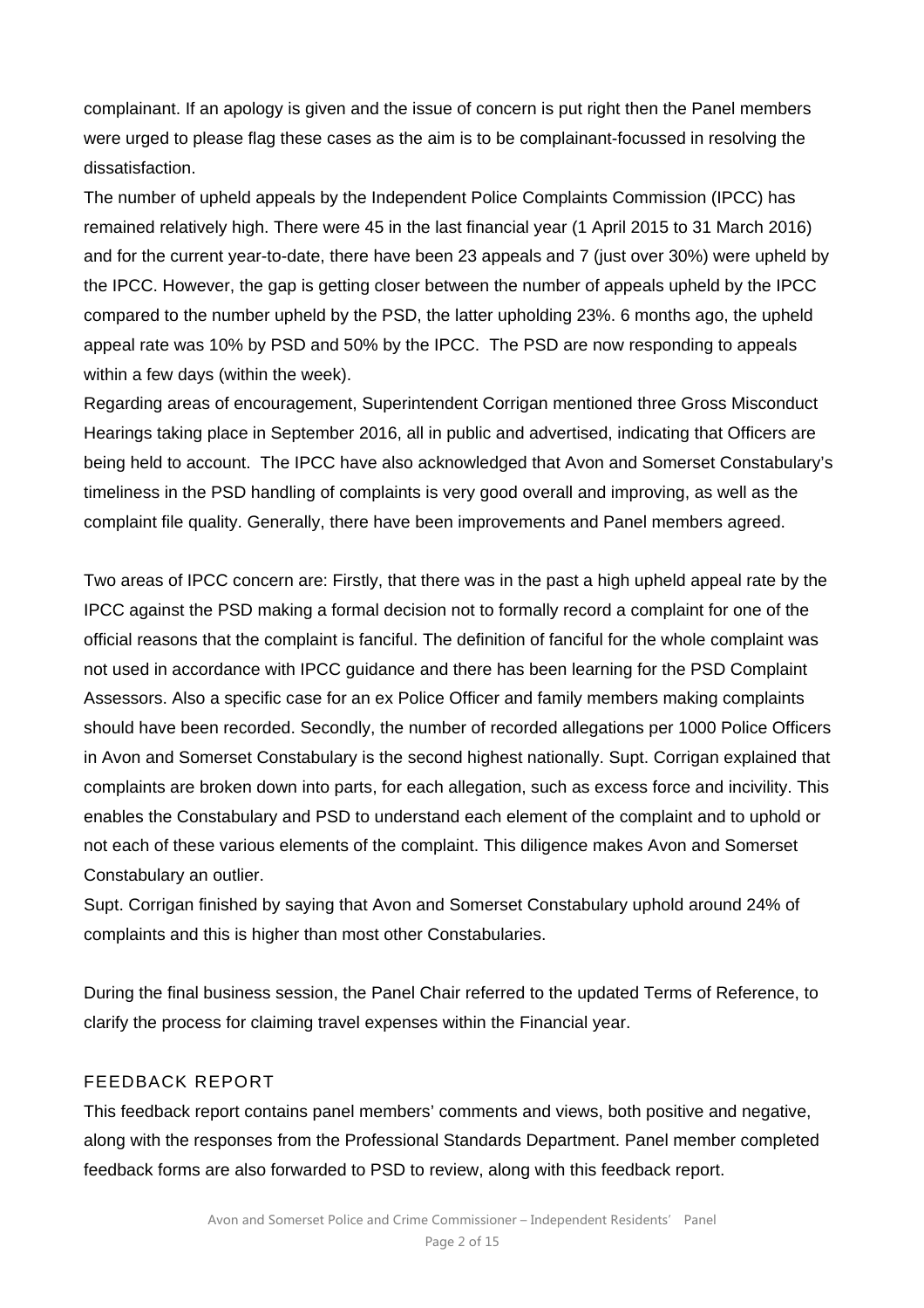## POSITIVE COMMENTS

Panel members identified a number of complaint cases which had been well handled and made a number of positive comments. Panel members commented generally that the complaint case files most recently completed (September 2016) compared to the completed complaint cases in September 2015 and over the last 3 years of Panel member reviewing, showed a significant improvement in file content, completeness of complaint handling records, and comprehensive records for audit. The letters were clear, jargon free and the process is much better. Rather than main items of concern, the Panel members comments were often now 'suggestions only' as the file quality, with examples of personalised letters from complaint investigations officers, was commended and was found to be greatly improved.

A Panel member noted that a Restorative Justice leaflet was given to a complainant which had not been seen in previous Panel reviews.

The Panel commented that the complaint process remained timely. There were also many refreshing examples where the complaint finalisation letter accepted errors, such as the lack of communication by a Police Officer, stating that the Officer was really sorry, rather than being defensive, as seen 3 years ago in reviewed complaint files. There was also learning, action plans and the letter stating that the issue/mistake would not happen again. The Panel recognised that finalisation letters were much improved and Panel members highlighted good letter writing by: A/DI TOMS, Insp. 3657 NURSE, PSD Assessor KING, DI KELLS and PCSO 6987 EDWARDS. It was found that case file documentation in general allowed the Panel members to follow through the complaints handling process from start to finish, in a much more complete way than found in past case file reviews by Panel members.

The Panel recognised that Service Recovery should increase the efficiency and effectiveness in handling complaints and is to be encouraged.

### *PSD response:*

*Firstly, we would like to thank the panel for recognising and praising the significant improvement in case files, specifically mentioning 'file content, completeness of complaint handling records, and comprehensive records for audit. The letters were clear, jargon free and the process is much better'. It is important to reflect on the journey of change and continuous improvement over the past three years and now that the panel members feel that their feedback consists of suggestions rather than of concerns, really does demonstrate how far we have come.* 

*We consider it important to recognise the hard work and professionalism displayed by all of those who have been involved in the complaints handling process, in delivering a better service to those whom wish to express dissatisfaction.*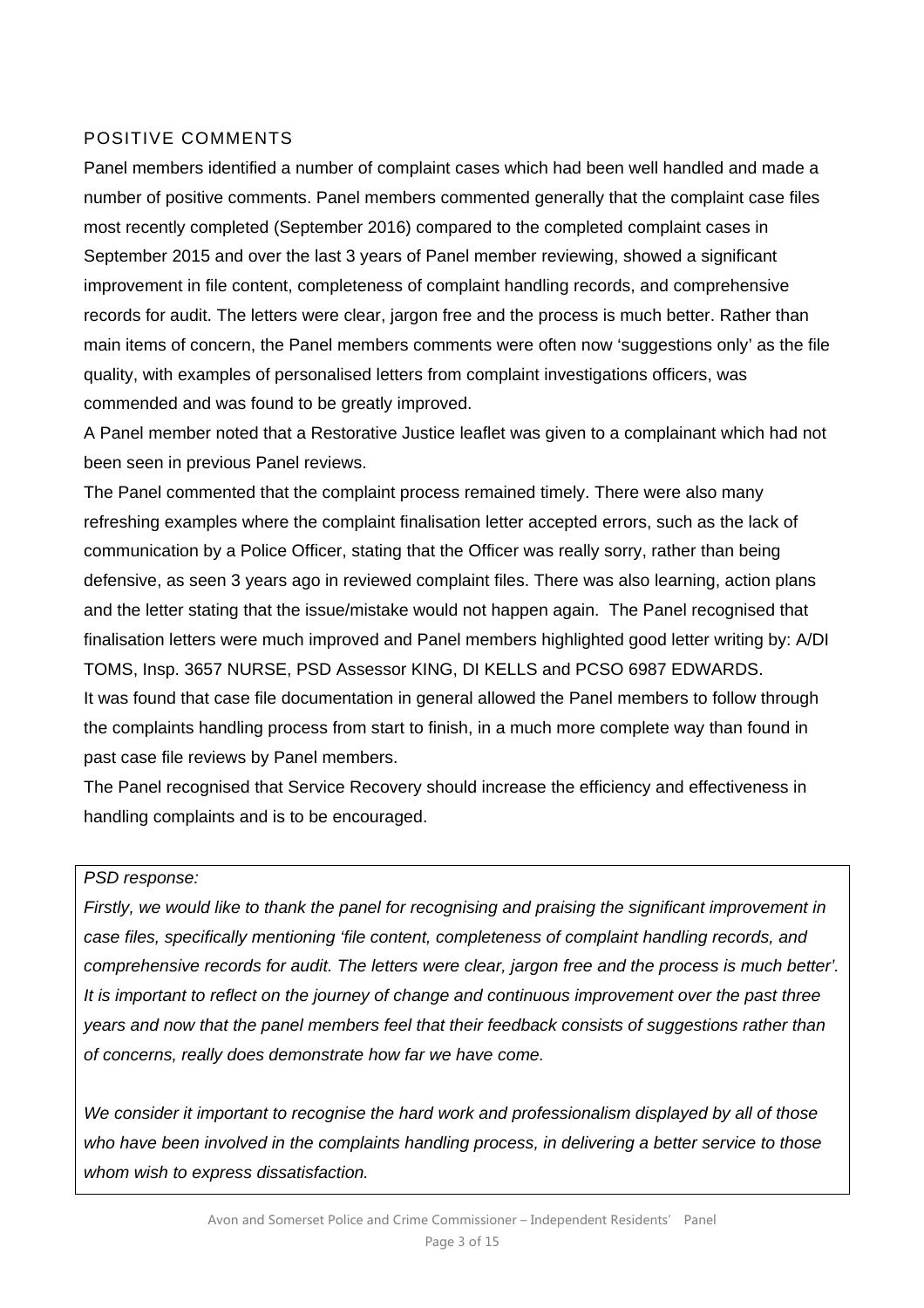*The Professional Standards Department introduced the Restorative Resolution process towards the end of 2015, which meant that 'Local Resolution' complaints would be subject to the Restorative Resolution (RR) procedure. We now include leaflets on allocation of a complaint to the Police area handling the complaint and ask the appointed Manager to contact the complainant in the normal way, agree an action plan, which should include discussing this RR option, and make contact with the RR Co-ordinator who has been copied into this email. The RR Co-ordinator will organise, facilitate the meeting, and send a report back to the manager with the outcome.* 

*As always, feedback will be provided to the authors of the letters and giving emphasis to the quality.* 

*This was the first time the panel have reviewed service recovery cases; we welcome the panel's support and recognition. As explained by Mr Corrigan at the review meeting, this year we have introduced and implemented this process, which has seen us successfully resolve 50 to 60 complaints per month from June to September there and then to the satisfaction of the complainant. Our ambition is to 'service recover' more complaints that are suitable and would have previously been recorded as a 'local resolution' complaint under the Police Reform Act.* 

### Case review – positive comments:

A1: A complaint handled as Police 'Service Recovery' rather than a formally recorded complaint which has a timely (9 days) resolution once the complainant had made an official complaint regarding the long-standing issue requesting the return of a victim's property. Also see the negative point in the next section.

A2: Good recall and analysis of decisions made at the time of arrest/booking in to custody; very good and detailed finalisation letter for this complaint resolution; and there was good Police collaboration with the Support worker to identify learning opportunities and actions for both the Police and the complainant with learning difficulties. In future the complainant will carry and show the medical diagnosis. The Police will ensure literature is distributed about Appropriate Adult support. No negative points.

A3: A very comprehensive set of records for this complaint investigation, with a very thorough collection of records, statements and Log of Enquiries. There were repeated attempts by the Investigating Officer to request injury details from the complainant's Solicitor, although this was not forthcoming. No negative points.

A4: An apology was given by the Police (although not accepted by the complainant). In the circumstances – a report of potential firearms being carried – this apology should have been sufficient to finalise the situation and resolve the complaint. The Police offered to visit to give a face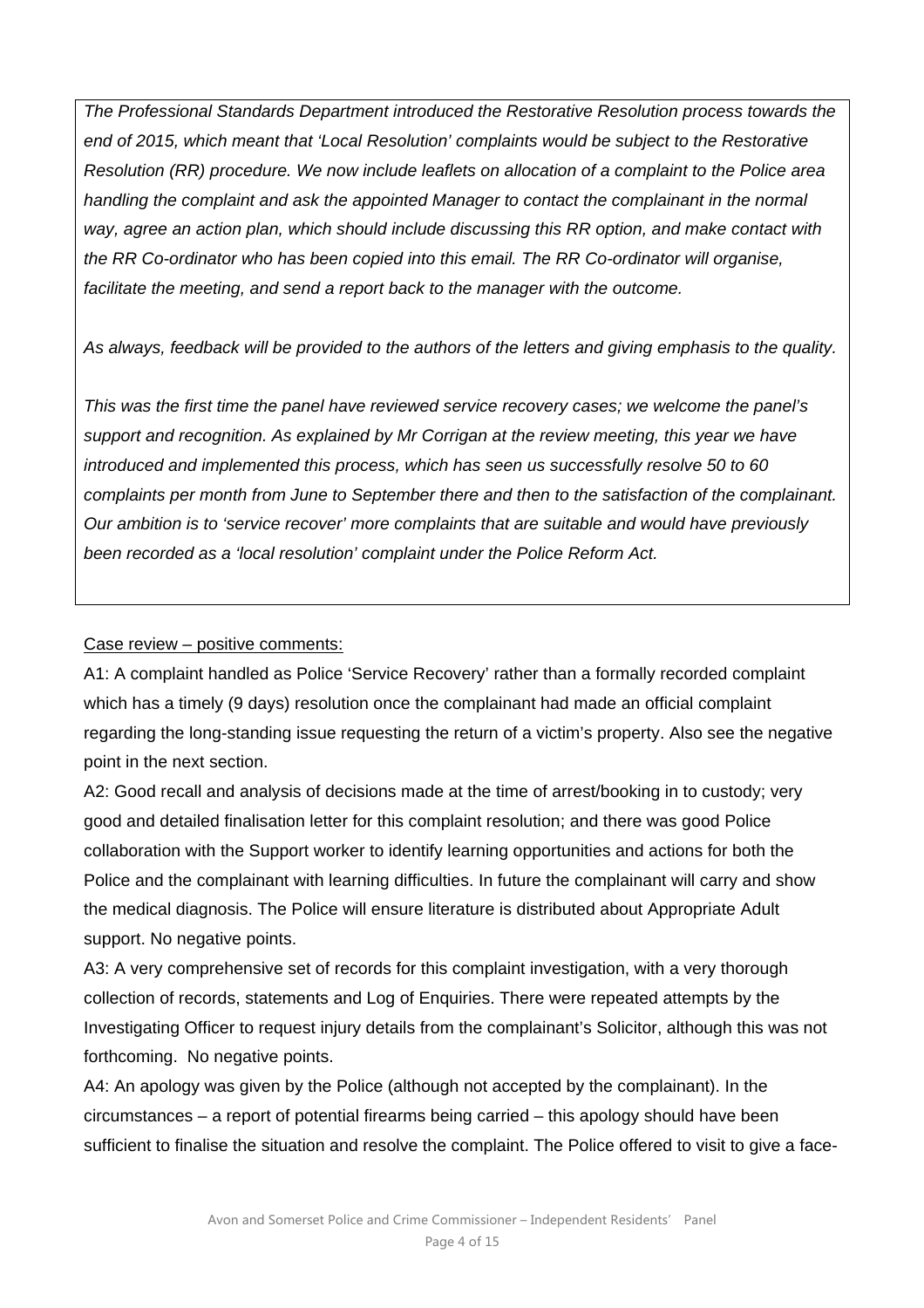to-face explanation but again this was declined by the complainant. The Log of Enquiries was very full. However, see negative point in the next section.

A5: A very quick apology was offered by the Police in response to this online 'Dissatisfaction with Service' correspondence and Officers were spoken to regarding the appropriate action that should have been taken after a Police driver reversed into a fence, causing minor damage to the fence/post. However, see negative point in the next section.

B1: A very full and thorough local resolution action plan was written by A/DI TOMS. The Newspaper Editor initially refused to remove the witnesses/complainant's photograph which was causing distress. However the Police firmly informed the Editor that he risked legal action from the complainant and the photograph was then removed. See section below for Case review request. B2: A Service Recovery case. This concerned a 20 year old complaint regarding the complainant being arrested at the workplace. A measured response was given, relying on facts, in an unbiased, professional manner. A firm but polite explanation was given to the complainant that any formal complaint is out of time. An apology was also given for the delays in handling this complaint. See negative point in the next section.

B3: A very clear, straightforward letter and Log of Enquiries by DI KELLS gave good advice on providing bank account details and statements and a clear explanation about the reasons for hold ups. This letter is the finalisation of the local resolution. In the letter the Investigating Officer offers a change of time and date for the re-interview to suit the complainant and explains that situation clearly, preventing any further agitation by the complainant. However, see negative point in the next section.

B4: A very clear, well written finalisation letter by Inspector 3657 NURSE which was specific and informative about the matter. The complaint was withdrawn after the complainant spoke to PC 4789 HAYNES. However, see negative point in the next section.

B5: A repetitious complaint to which PSD Assessor KING wrote a clear letter, explaining that Avon and Somerset Police are not the appropriate authority to record or handle complaints against Action Fraud and directed the complainant to the correct website. There was an apology that the complainant had not received this information when the Police were first contacted. This letter was very conciliatory, including setting out all the details of how the complaint outcome was reached and stating the appeal process should it be required. There are no negative points.

B6: This case was handled as 'Service Recovery'. The Neighbourhood Police Officer visited the complainant, confirmed that the vehicles concerning the complainant were indeed taxed and insured and that there would be more patrols for Police visibility in the area. The timing was very prompt.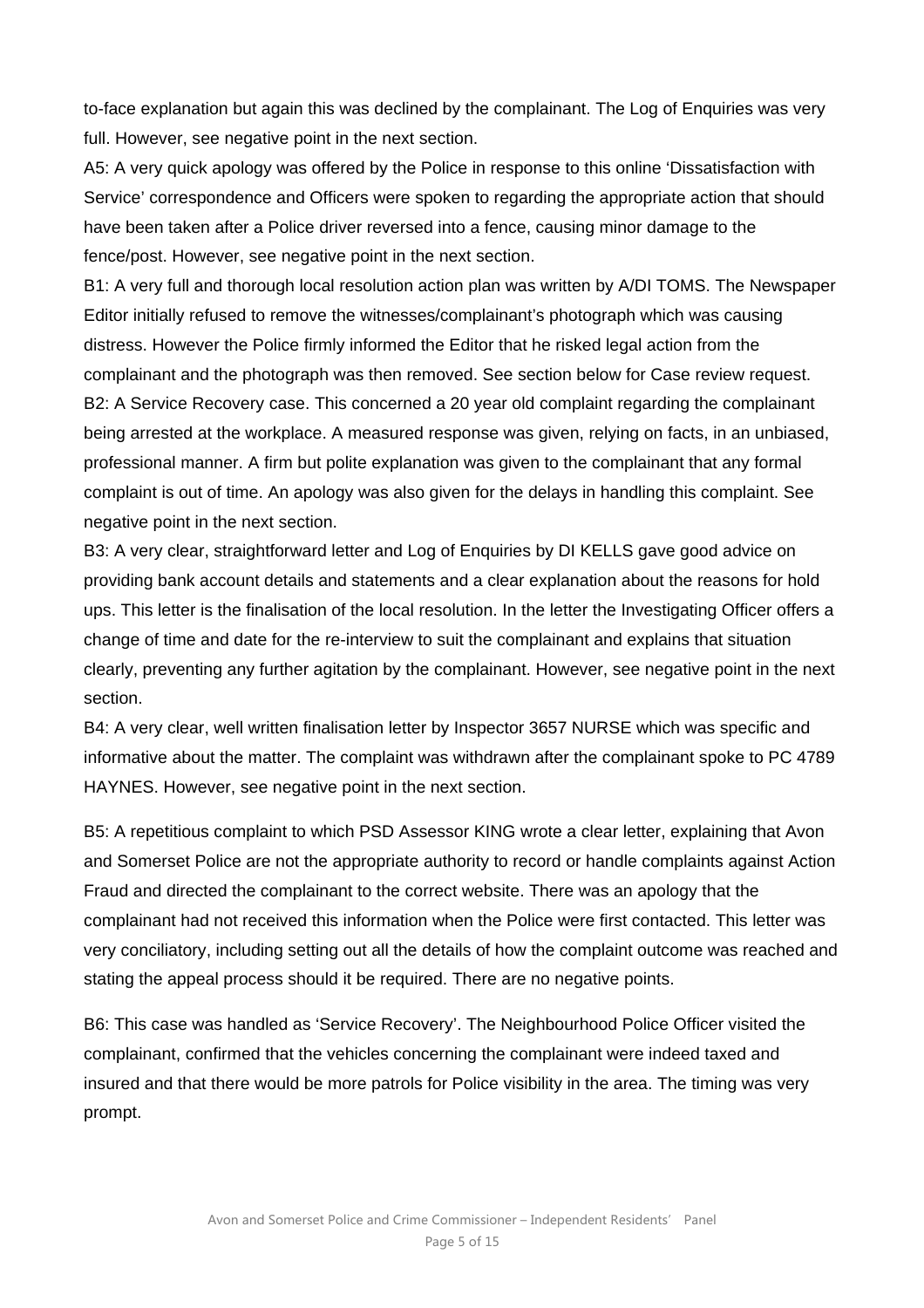C1: A Senior Officer contacted the complainant whilst the latter was on holiday and spent time and effort trying to understand the complainant's viewpoint. It was noted that this type of complaint of rudeness by one Officer may well be prevented in future when Body Worn Video Cameras are issued to Police Officers. There are no negative points.

C2: An anonymous complainant, making a complaint against a PCSO sticking (gluing) a notice on a vehicle windscreen (there was no front number plate which is an offence). As no name or identification was given, the Police made efforts to contact this person who refused to give a name and said but didn't forward photographic evidence. This was considered to be a very difficult complaint which was dealt with exceptional patience, politeness and courtesy. The complainant remained un-cooperative but Officers went beyond the call of duty in trying to resolve the issue. There are no negative points.

C3: A timely finalisation letter. However, see negative points section below.

C4: Officers served the Domestic Violence Protection Order (DVPO) in a timely manner, albeit in Hospital and in front of staff and patients because the person was not replying to contacts. There was also no response from the Complainant to the letter of explanation, so it is unknown if the complainant was satisfied with the outcome. However, there was the right to appeal.

D1: A good final letter but is there a policy for how correspondence is signed? This letter was informally signed, with the Officer's first name only, as 'Olly'. See negative point in the section below.

D2: A good and prompt initial response was sent regarding this complaint for resolution. A good Log of Enquiries and it was considered good that the Officer telephoned the complainant before sending the finalisation email. There was an apology and a good conclusion. See negative section.

D3: A detailed finalisation letter and an acceptance that Officers may have been rude, including an apology. The letter stated that this matter had been referred for discussion with Supervisors and noted on internal records. See negative point in the section below.

D4: A good final letter and report with good contact after agreeing the next steps to be taken. See negative point in the section below.

D5: The initial referral to Police District Officers to handle was for a 'local resolution' process. However, there was a note to say if it was found to be more serious then it should be re-assigned for a higher complaint investigation. There was a good initial letter, a good Log of Enquiries and a plan for local resolution. The meeting at the Police Station also helpfully clarified the correct complainants.

There was an appointment of an overall Monitor – a Police Constable – however, could a Liaison Officer have been appointed earlier?

There was also a good apology in the complaint finalisation letter. However, see negative point in the section below.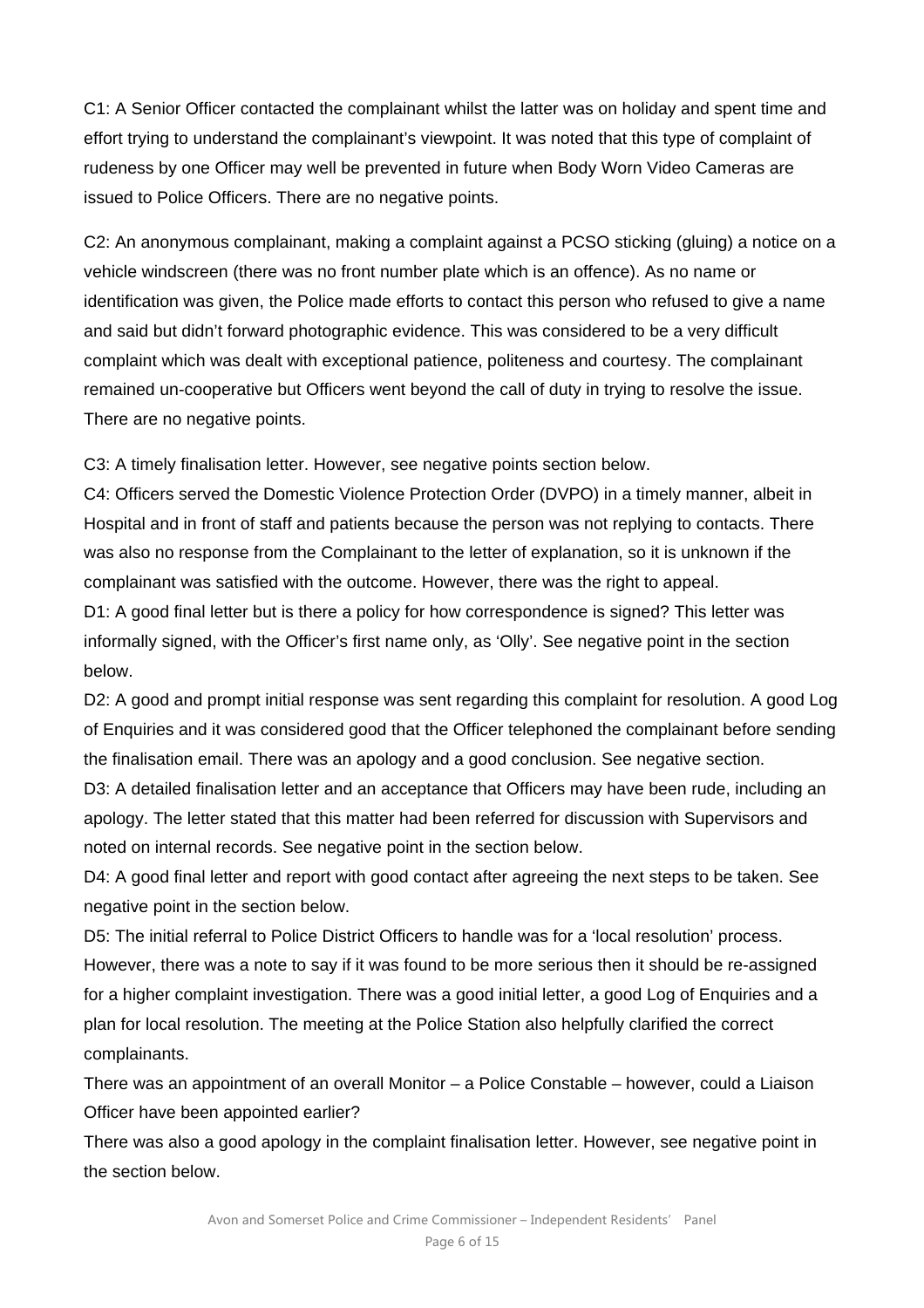D6: The complainant was spoken to immediately after the complaint and the custody record was reviewed. The complainant accepted that there was no complaint and the Officer wrote to confirm this fact.

What is the policy for custody as it was over 24 hours before medication from home was requested?

### *PSD response:*

*We appreciate the positive comments provided by the panel and for their time. The service recovery process sees us resolving complaints as quickly as possible to the satisfaction of the complainant, receiving the feedback from the panel for our timely resolutions firmly confirms that we are achieving our objective.* 

*The previous IRP report in June 2016 recognised the improvement of files with detailed logs of enquiries, thorough investigation reports and supporting documentation. For the panel to provide these positive comments simultaneously gives us confidence that the high standard of complaint handling is being maintained.* 

*We are grateful for the positive comments highlighted by the panel, which includes; timeliness, willingness to apologise where the level of service may have fallen below the expected level, Investigating officers making attempts to meet with the complainant face to face to discuss their concerns.* 

*This particular feedback is encouraging to read and clearly demonstrates the level of engagement of our investigating officers, in order to achieve successful complaint resolution. Receiving this feedback reassures us that the ongoing work with local policing areas/departments by the professional standards department is making the necessary improvements.*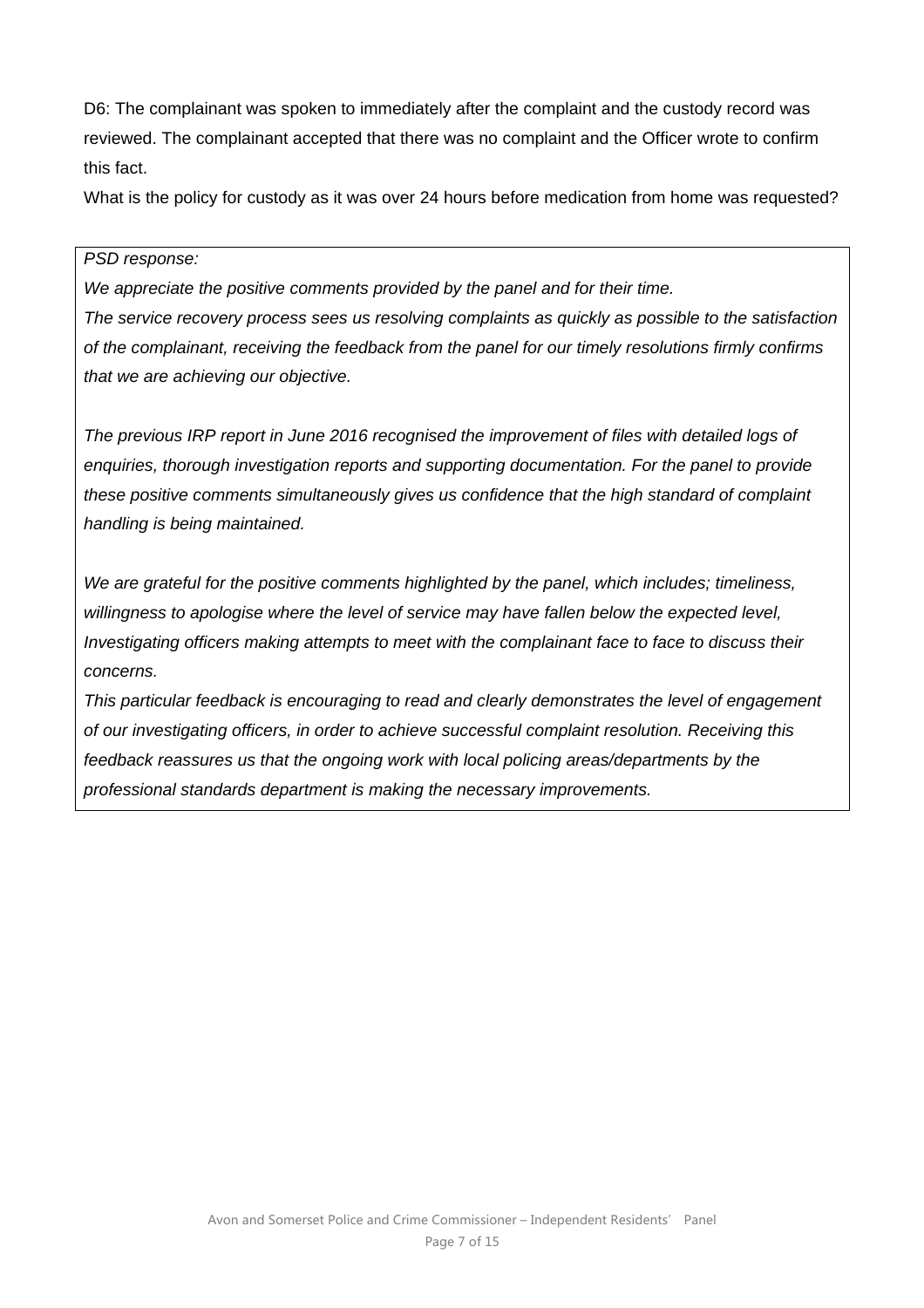# NEGATIVE COMMENTS & CONCERNS, QUESTIONS & SUGGESTED ORGANISATIONAL LEARNING POINTS

Panel members had concerns about the following issues and also made suggestions that may improve the quality of policing service, Police Officer conduct, or improve the complaint handling process.

Panel members again commented: Is there any other way of saying in Plain English: 'Managerial Advice' was given to the Officer complained against?

It was felt that some complaints could have been handled more effectively for the complainant by the Service Recovery process rather than being locally resolved.

As an organisational point, the policy for safely securing retained property was queried. A case example (A1) highlighted that a victim's mobile phone was kept in a Police Officer's locked desk drawer but was later lost. Also, what is the policy for timeliness of returning property to victims after an investigation has finished with no further action taken?

Complaints that were handled by way of the relatively new 'Service Recovery' process did concern Panel members regarding the quality, tone and content of the letters – not written in Plain English including a considerable amount of detailed narrative. However, within the narrative, there was no explanation of the meaning of: 'Service Recovery', 'Filed' and 'Police Reform Act 2002'.

The narrative: 'look to attempt a service recovery' and 'effect a service recovery' (D1) was also not considered appropriate.

In addition to this, sentences were noted that read:

'… has been recorded as a Service Recovery complaint … rather than as a formal complaint, which would have been recorded in line with the Police Reform Act 2002'. (A1)

and

'Initially referring to a liaison officer to see if your dissatisfaction can be considered as soon as possible rather than record as a formal complaint at this time'. (D1)

It was recommended by Panel members that the Service Recovery initial letter is reviewed by PSD. One example of formal, stilted narrative is as follows (B6):

'My role is to attempt a service recovery of your concerns, so what I am looking to do is deal with your dissatisfaction and provide a resolution to you in a timely manner, rather than record them as a formal complaint (as defined by the Police Reform Act.'

A suggestion to change the narrative in a template initial letter for Service Recovery is as follows: *"I have received your email/letter dated …. Avon and Somerset Police are working to resolve complaints such as yours as quickly and effectively as possible for you, to avoid the lengthy process of carrying out a formal complaint investigation. I will ask the local Liaison Officer to directly contact you in order to deal with this matter. I hope that you feel that this is a satisfactory way forward. If you do have any further questions or concerns then please contact me."*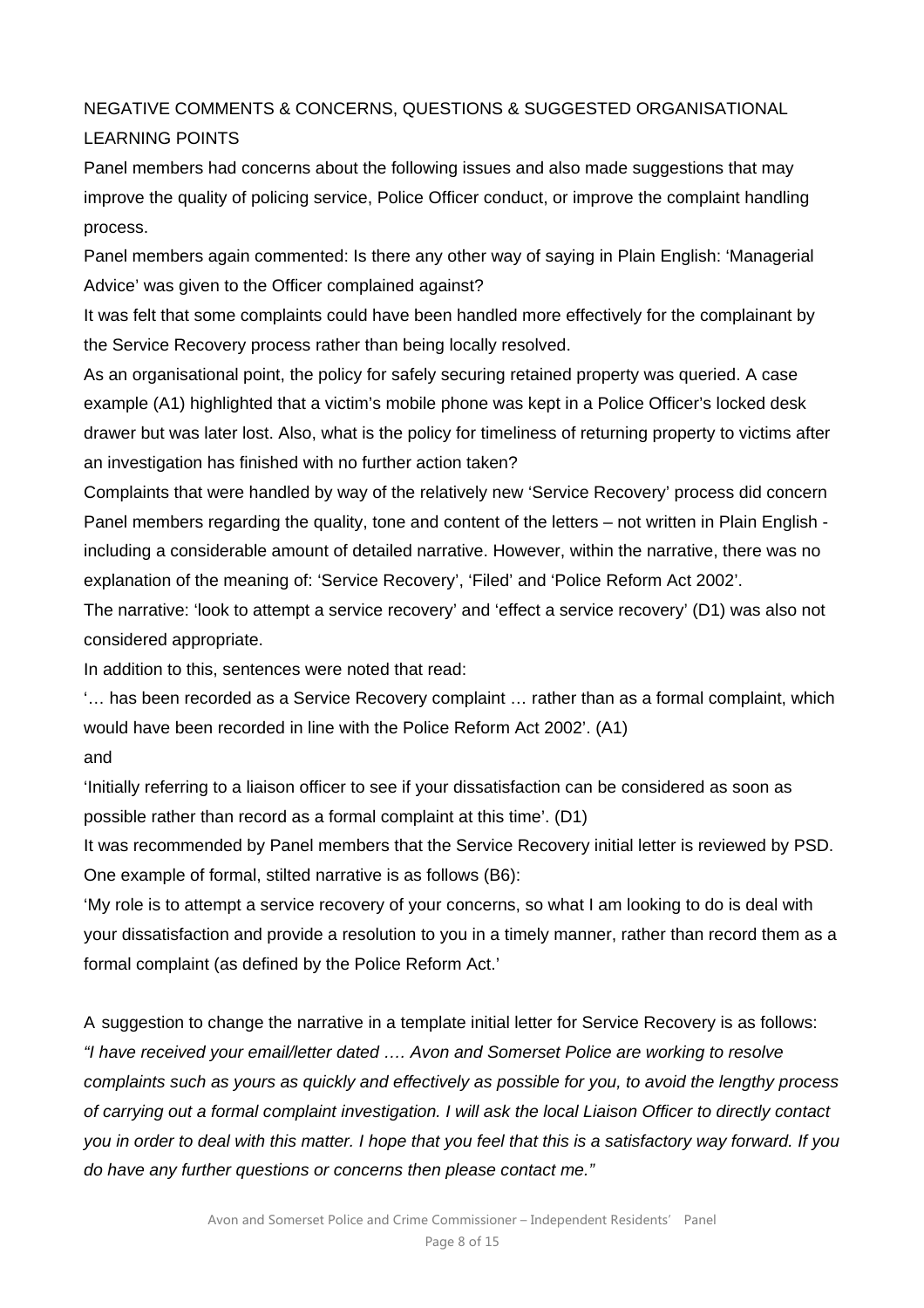As a general operational policing observation, complaint cases were reviewed where Panel members felt that Body Worn Video Cameras for Police Officers would have negated the complaints so welcome the pilot and subsequent roll-out of modern technology.

### *PSD response:*

*It is our ambition to service recover more low level complaints which would have previously been recorded as local resolutions. This work is ongoing; however, it is important that we only look to service recover suitable complaints. Since implementing service recovery, we have seen an increase in the number of complaints successfully service recovered; last month the figure was 43% of all complaints received in Professional Standards Department.* 

*We welcome the comments in relation to the letter narrative and lack of explanation. We have taken this feedback on board and revised the content of our initial letter, it now includes an explanation of the process.* 

*Body worn camera training and technology is being rolled out force wide, we agree with the panel's comments and the footage will provide enhanced accountability and swiftly resolve complaints.* 

Case review – negative comments and concerns, including operational points:

A1: A complaint that was 'Service Recovered'. The closure email was considered premature by the Panel member because the complainant responded that the retained property was still not located by the Police Officer (it was lost) when the complainant arrived at the Police Station to collect it, as stated in the final letter.

A4: Attention to detail and professional standards: The initial letter had an error in the contact telephone number for the complaints officer overseeing the case, with an extra 9 typed. Therefore, the complainant was unable to contact the Officer and this inaccuracy (typographic error) may have escalated the complainant's dissatisfaction.

A5: Operational point: Police Officers knowingly drove away after checking the car and fence for damage. The Officers accepted that this was the wrong action and that they should have spoken to the fence owner.

B2: There was a severe breakdown in communication which exacerbated the complaint. The series of increasingly terse emails about the lack of response should not have been ignored.

The Panel member queried: Are Officers made aware of how small courtesies have massive consequences and similarly discourtesies can escalate bad feeling and reduce public confidence in the service?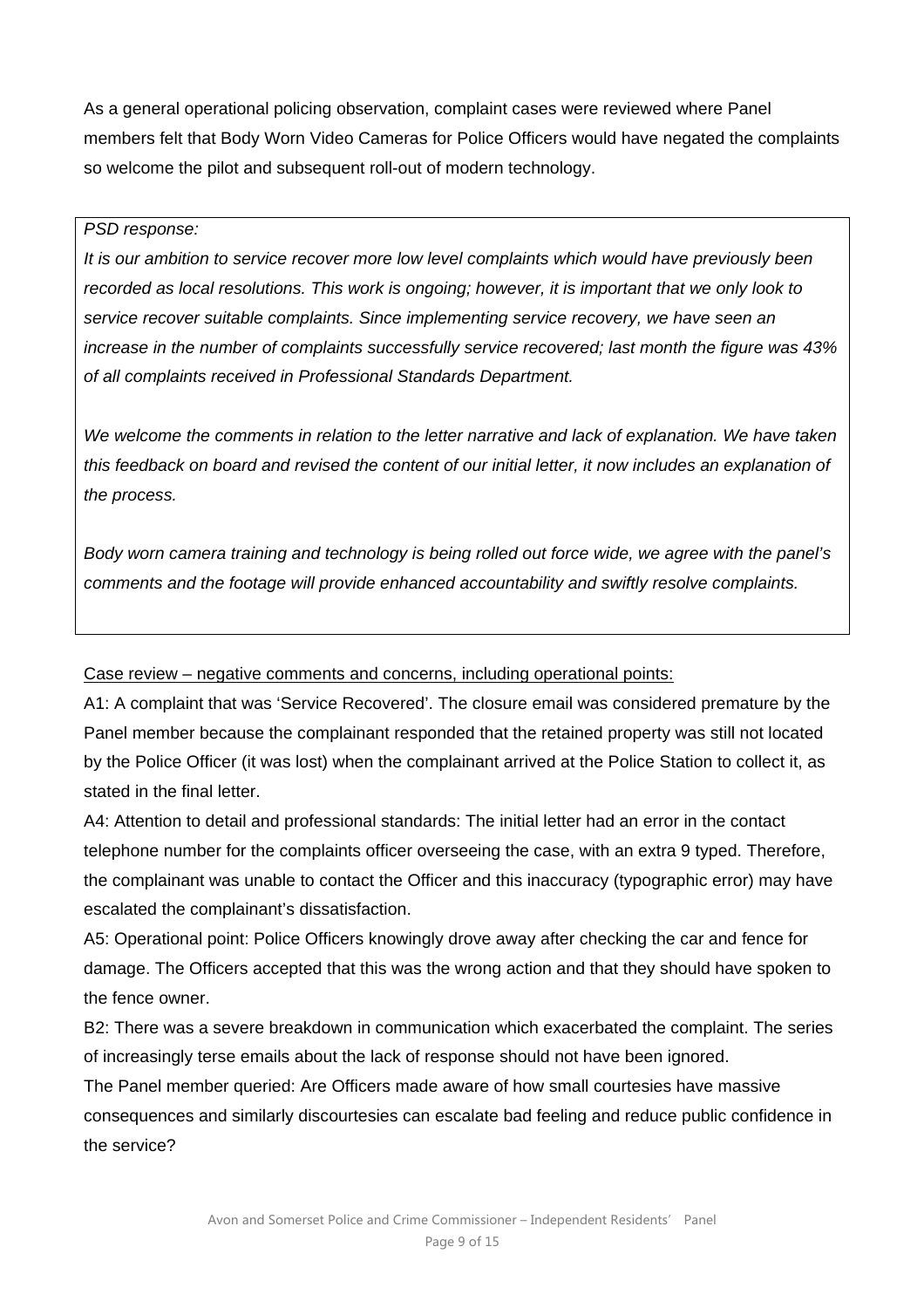B3: If the information provided in the complaint response had been given earlier then the complaint may have been avoided. The breakdown seems to have been over the non-receipt of emails, telephone calls and texts between the Police Officer and the complainant. Had the complainant changed his phone number?

B4: There is no evidence provided in the complaint documentation that describes the reasons for the complainant's change of heart, in withdrawing the complaint.

B6: The Service Recovery letter from PSD to the complainant was not clear to a member of the public in that the language was stilted and very cumbersome, almost clumsy. See the general comments above.

C3: A Police Officer told the complainant that £30,000 of stolen watches would not be investigated as it was a civil matter. It is not clear in the case file why the theft was not investigated before the complaint. The finalisation letter of apology does not explain why the Police Officer made the statement. However, the theft is now being investigated.

D1: The Service Recovered complaint was actually concluded on 28/08/2016 but this was recorded as 24/08/2016. Is there a target turnaround time for Service Recovery?

D2: The letter dated 04/07/2016 is not stored in the case file.

When a time extension is requested by a complaint Investigations Officer and granted by PSD, should there be a PSD enquiry as to how far the complaint handling has progressed and if the complainant has been informed? This evidence would be of benefit in the case file.

D3: The terminology in the letter by PSD is of concern: 'pain compliance was used'.

The finalisation letter dated 19/07/2016 does not deal with the allegation of use of excess force. The letter states that arrangements will be made for Officers (3) to be spoken to and noted on their record but by 08/08/2016 was this done as the Officer emailed for an update on the complaint? What is the Police/PSD procedure to ensure that if the finalisation letter suggests action that it is completed?

D5: A very long, 17 page, letter (15/07/2016). Could the letter content have been dealt with in a separate report and with the complainant or summarised more?

This is the first time that the Panel member has seen the option of 'Restorative Justice'. Is this new and is it promoted?

Going forward, will the Police Constable still oversee this matter and does the complainant have a single point of contact for future issues, within or with other support agencies, such as mental health crisis?

# *PSD response:*

Case A1: *Unfortunately there was miscommunication in relation to detained property, Professional Standards took action to return the property to its owners. However, when the member of public arrived a DPR the property couldn't be located.*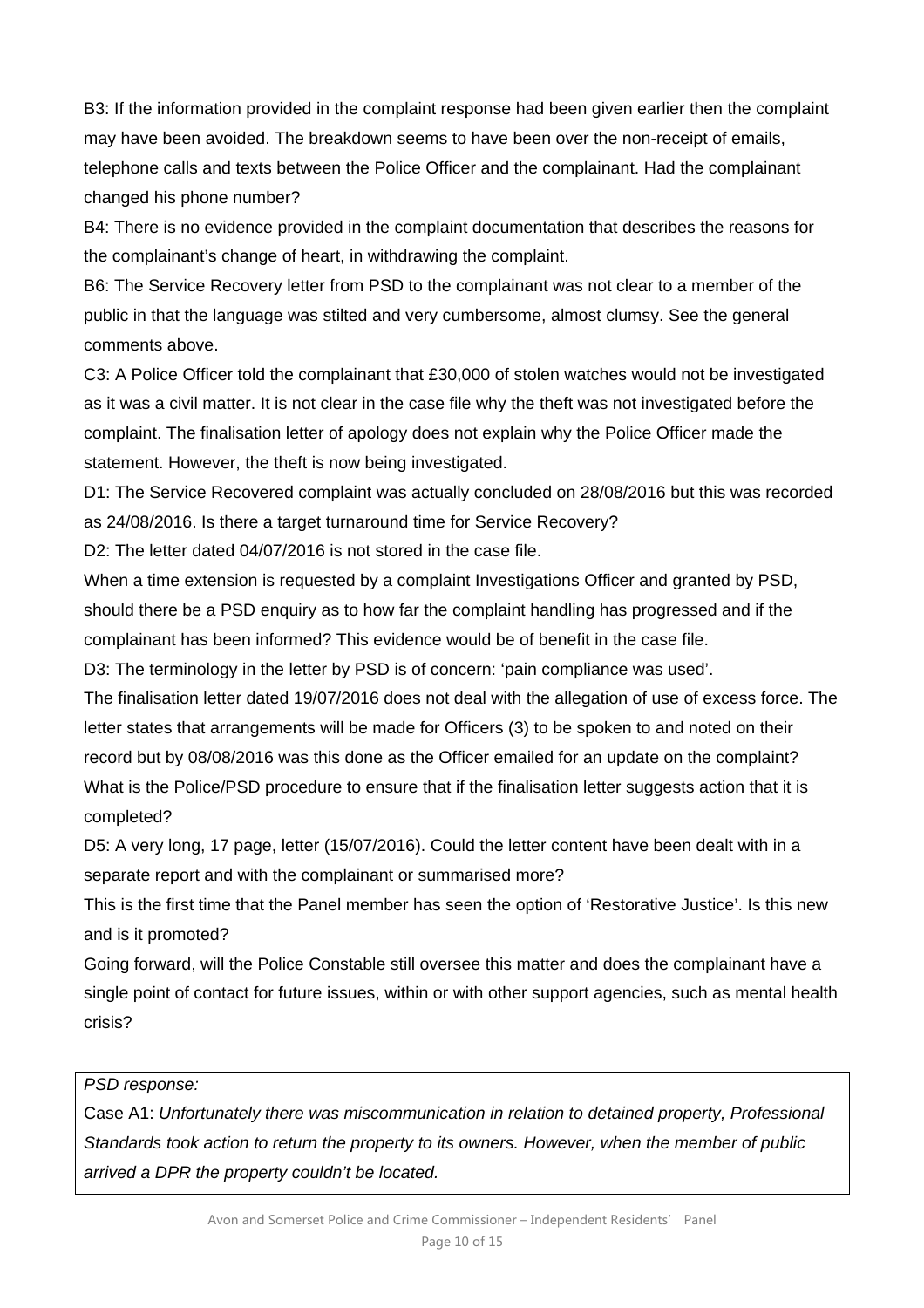*Since the IRP review the property has been located and this matter was then dealt with as a claim for compensation. Professional Standards are raising the issue with the department to ensure lessons are learnt.* 

B2: *This complaint was disapplied because more than 12 months had elapsed between the incident giving rise to the complaint. In line with the Police Reform Act 2002, forces can record complaints from members of the public and then take no further action. This process is referred to as Disapplication. Our initial letter gave the complainant the opportunity to make representations to explain why their complaint should not be disapplied, advising them that they had 28 days to make any such representations. We received an email from the complainant expressing their disappointment at our decision to disapply and their reasons for the delay. Unfortunately, this is where the delay then occurred. The case was allocated to the Inspector to review and make a final decision. In our final letter confirming we will be going ahead with the disapplication process, we did pass on our sincere apologies for the delay and reassurances were given that the complainant was not forgotten about. We do accept that these delays and timeframes are not acceptable but due to high demand during that period, we would have prioritised cases depending on their urgency. There is learning we can take on board here and ensure that we acknowledge complainants representation correspondence.* 

B6: *The complainant raised concerns that no action had been taken in relation to a report she made regarding a vehicle that had no tax or insurance. PSD forwarded this to district to make contact as references she provided were not Avon and Somerset Police references and no other matters in her name related to this report. The matter was then finalised as we had confirmation that a local officer contacted the complainant to discuss her concerns. The vehicle was located and found to be both taxed and insured. The Officer advised the complainant of this and that they would carry out more visible patrols in her area.* 

D1: *The complainant raises concerns regarding a helicopter flying low over houses and making lots of noise, she wanted to know whether it was the police helicopter and if so, why they were so low. PSD sent the matter to the force liaison officer for the helicopter, to review and respond, who responded to the complainant and copied in PSD, giving the reasons why the helicopter was in the area and flying low. He invited the complainant to discuss the matter further if she wished. The matter was therefore finalised. \*\*The IRP raise a query that the matter was concluded on 28/08/2016 but we have recorded that it was concluded on 24/08/2016….this isn't the case. The complaint was received on 22/08/2016, recorded as SQ (service recovery category) on 24/08/2016 and finalised on 28/08/2016.*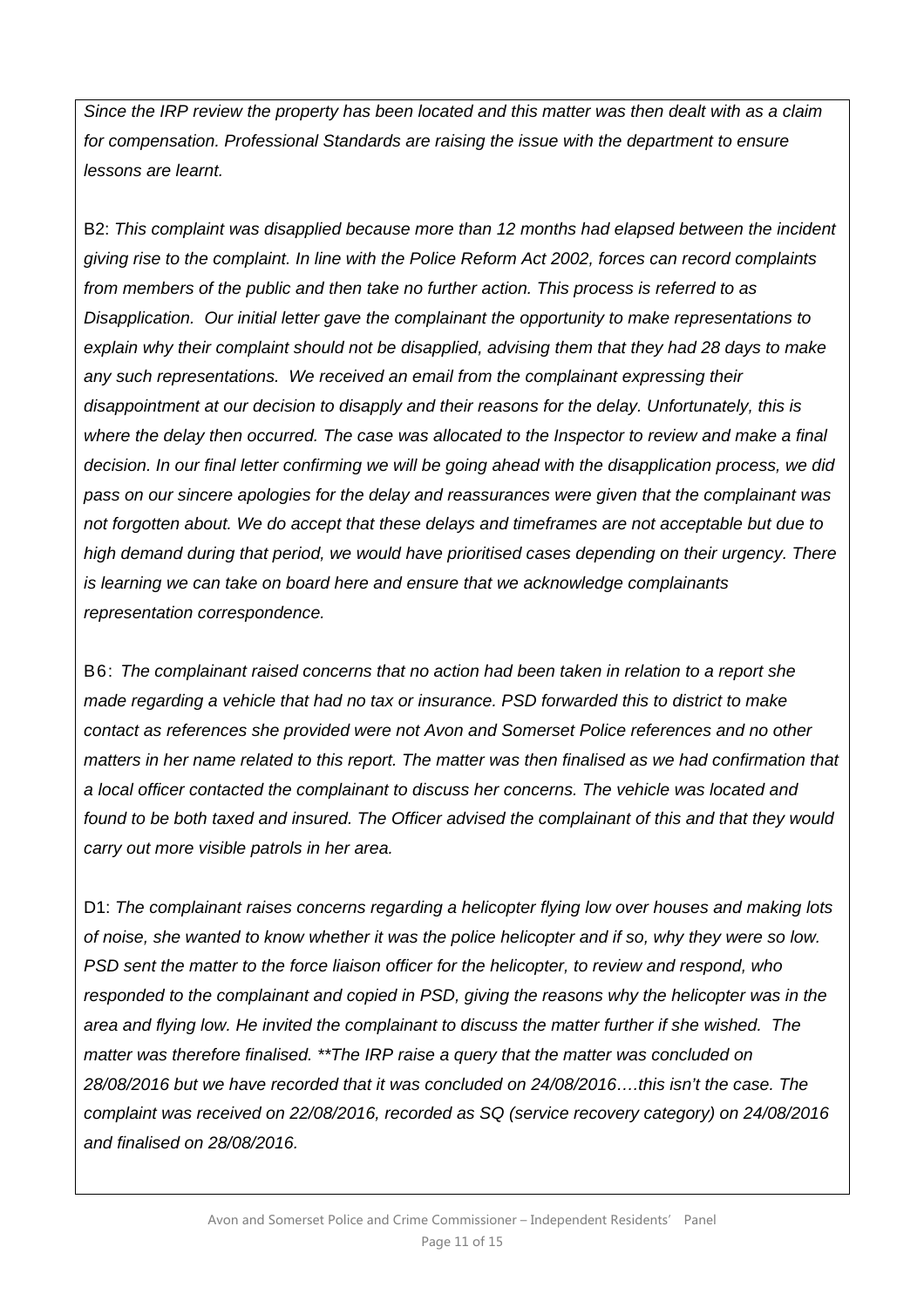*To provide some context to the case reviewed where the complainant withdrew their complaint; the final letter explains that the member of public spoke to the investigating officer and informed him that he was complaining due to a lack of Police response to an incident. During their conversation the complainant explained that the Officer in charge of the Case (OIC) now had matters in hand and therefore were no longer wishing to proceed with the complaint. They spoke a week later and the complainant confirmed that they were still happy with the Police response, the investigating officer followed this up with an email for the complainant to respond in writing that this is still the case. However, they did not receive a response, so the case was closed and filed.* 

*When individual learning or performance is identified as part of a complaint investigation, the process should be that: at the finalisation stage a new progress entry is created to set an action to say that once the appeal period has expired the learning needs to be addressed with the individual and their line manager.* 

*As a department, we take into consideration the feedback and suggestions. Where appropriate we include them within our training to officers and staff whom manage complaints.*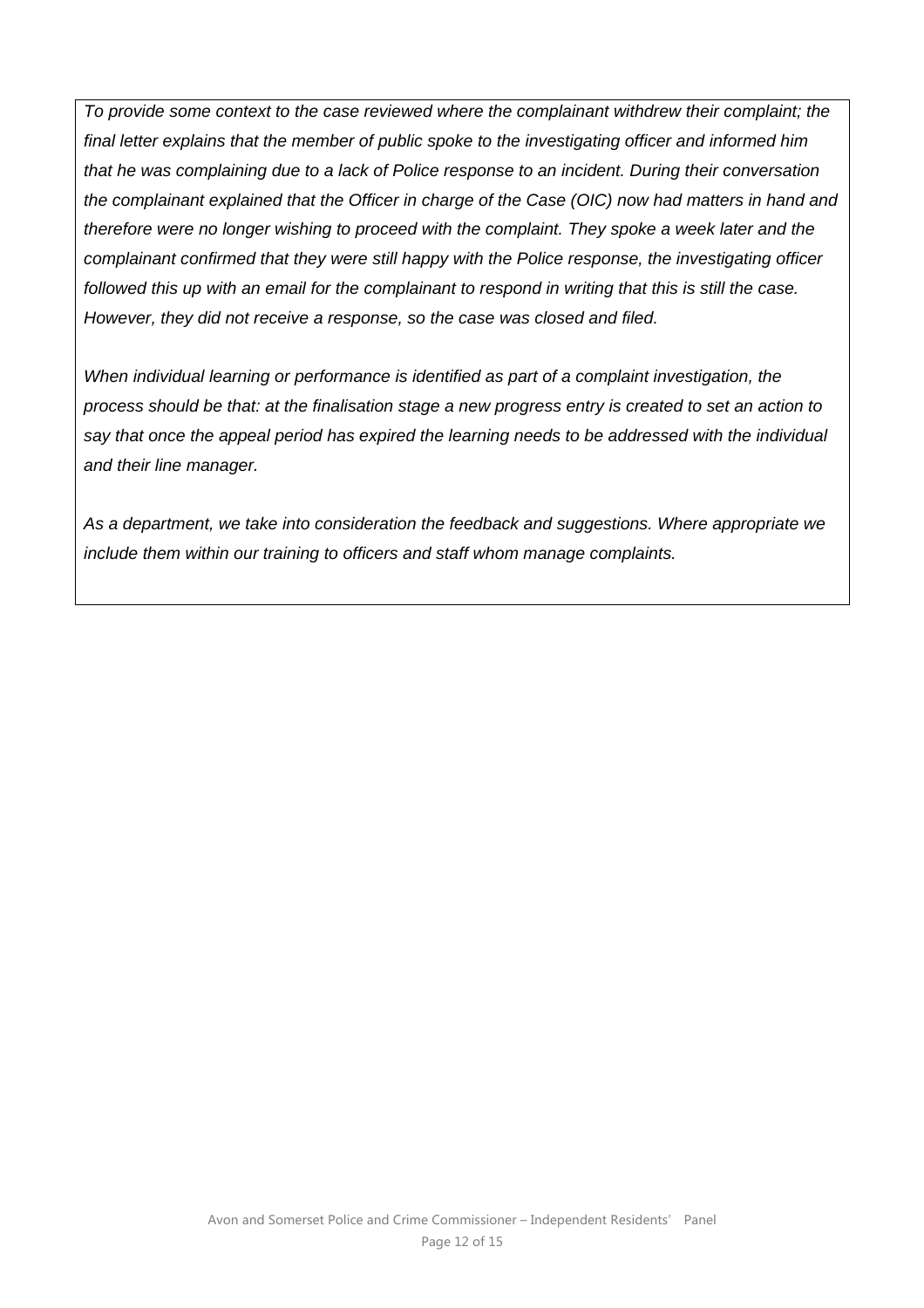# REQUESTS FOR COMPLAINT FILE REVIEWS

The following complaint cases are requested to be reviewed:

Case C5: A Service Recovered complaint where PCSO 6987 EDWARDS' role appears to be very positive and consistent in reassuring the victim. However, regarding the operational policing matter, the Panel member felt that the Social Housing officer should have been more involved with the Police in a multi-agency approach to try to resolve this potential neighbour dispute, having escalated to a possible hate crime, in order to try to find a holistic solution. This issue does not appear to have been resolved. There is no apparent closure as the final letter states that another Officer will be contacting the complainant about the specific concerns.

#### PSD Response

*In order to resolve the complainant's concerns by way of Service Recovery, Professional Standards sent an email to the complainant (no telephone number provided) giving an apology and setting out the actions that we would take in order to resolve her concerns. We advised of the actions we would be taking and liaised with the Beat Manager.* 

*We received an email from the Police area stating that contact had been made with the complainant in the PC's absence. During the conversation, the acting sergeant apologised for the service complainant had received and explained the reasons why. The Officer asked what the perfect solution would be and tried to work through the issues raised with her. They confirmed that the PC would make contact when back on duty but also managed the complainant's expectations regarding possible operational commitments that may prevent contact being made in a timely manner. The complainant was also reassured that we take all reports of Anti-Social Behaviour seriously and do not favour one party over the other.* 

*In view of the above, from a Service Recovery point of view, the complainant had been contacted by a supervisor, talked through her concerns and was provided with some reassurance and solutions. They were told that the PC would be in contact to discuss any further concerns. This matter was therefore suitable to be finalised within Professional Standards. A final email was therefore sent to the complainant to finalise the matter in PSD within legislative time frames. As with all service recovery finalisation emails we included contact details. If the complainant was unhappy with the way the matter was dealt with or wanted to raise further concerns they could have contacted us again. However, we received no further communication.* 

*The operational policing matter regarding multi agency approaches and more involvement from the Social Housing officer (Yarlington) would not be something that PSD would deal with.*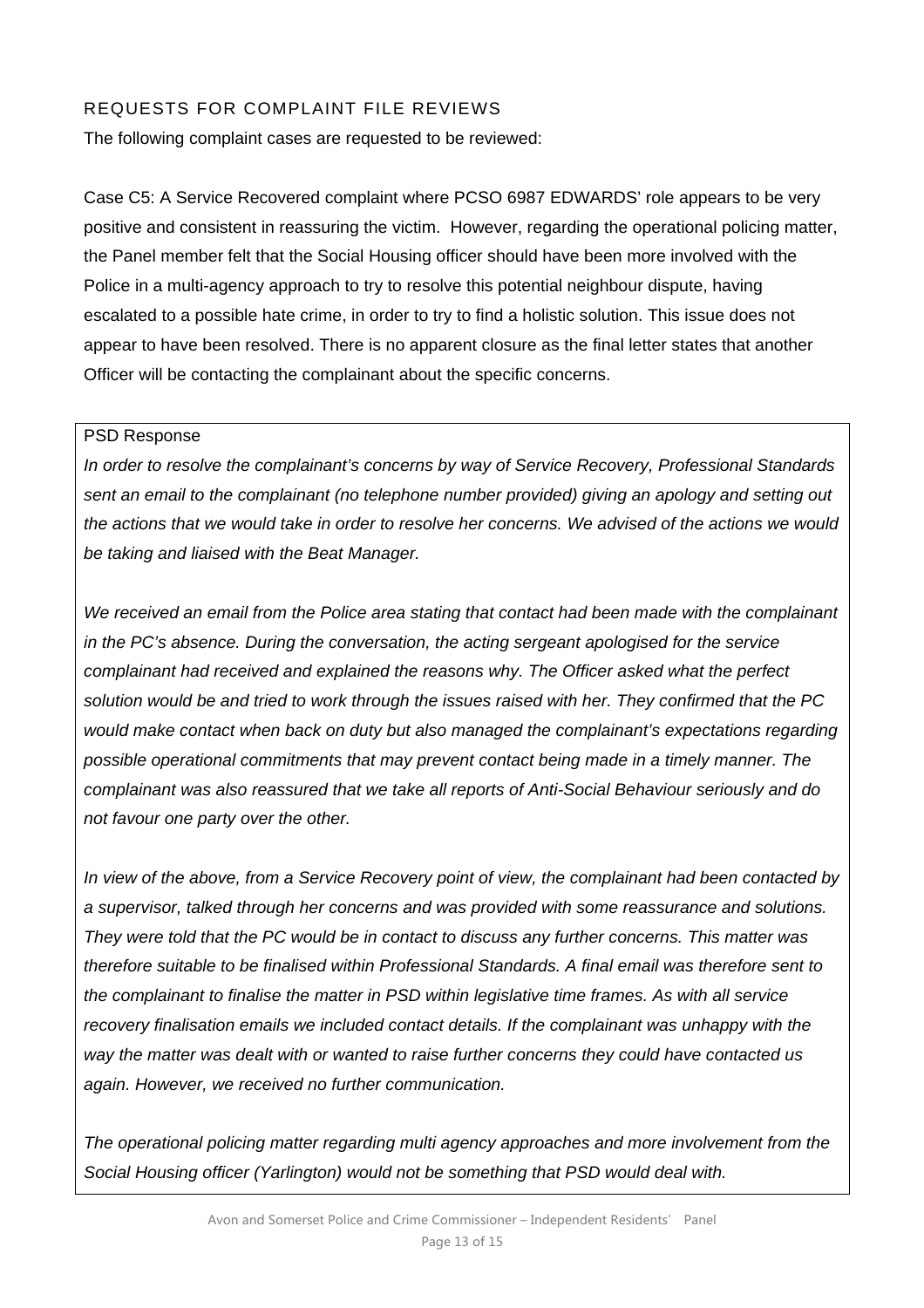Case B1: As stated in the first section above, there was a very full and thorough local resolution and action plan written by A/DI TOMS. However, it was considered a valid point by the Panel member that the complainant stated that as the same bus is caught every day that the Police could have sought and made contact that way, rather than publishing a photograph in the Newspaper. The Police response was that this is standard practice to publish a photograph under the circumstances and is proportionate use of resources. Financial compensation was sought but as the outcome is not recorded in the complaint file then the Panel member could not judge whether or not this complaint resolution was fair or the correct outcome. Given the seriousness of the implied allegation, it was felt by the Panel member that speedy and personal support, such as visits or telephone calls, should have featured in the complaints handling process. Although there was no discrimination by Police Officers/Staff, the complainant felt that there had been discrimination by the victim, as the only connection was that the complainant was black, as was the victim's assailant. Operational learning comment: If there is a requirement for the publication of photographs of people then public exoneration should be given if the outcomes conclude that the subject is blameless.

### PSD Response

*Releasing a picture to the press in these circumstances over 4 months since the offence, and when the victim was unsure is a big decision; unfortunately, there is no policy we can rely on as to the process.* 

*Ideally, all proportionate enquiries should have been undertaken before release. The picture was released internally before so that was good, the OIC could have enquired with the bus driver further or considered visiting the bus the same time another day. Whilst policing isn't an exact science what is proportionate for one isn't for another. A policy decision should have reflected our decision to release to the press reflecting why this release is requested and how that decision has been reached, that wasn't done so we can't consider it.* 

*There is no misconduct but there is learning, firstly for Investigations supervisors to ensure proportionate enquiries have been undertaken before considering external release and to record a policy decision on the reasons why. Secondly for Corporate Communications to satisfy themselves that has been done before release. Any question over financial compensation is not a matter for PSD and as such has no relevance in considering investigation outcomes.* 

*In an ideal world we could have gone to visit the complainant and spent some time with him but this isn't always possible.* 

*The consideration of printing an apology was considered but the press simply don't do that unless they have a legal obligation to do so and that is not something we can enforce.*